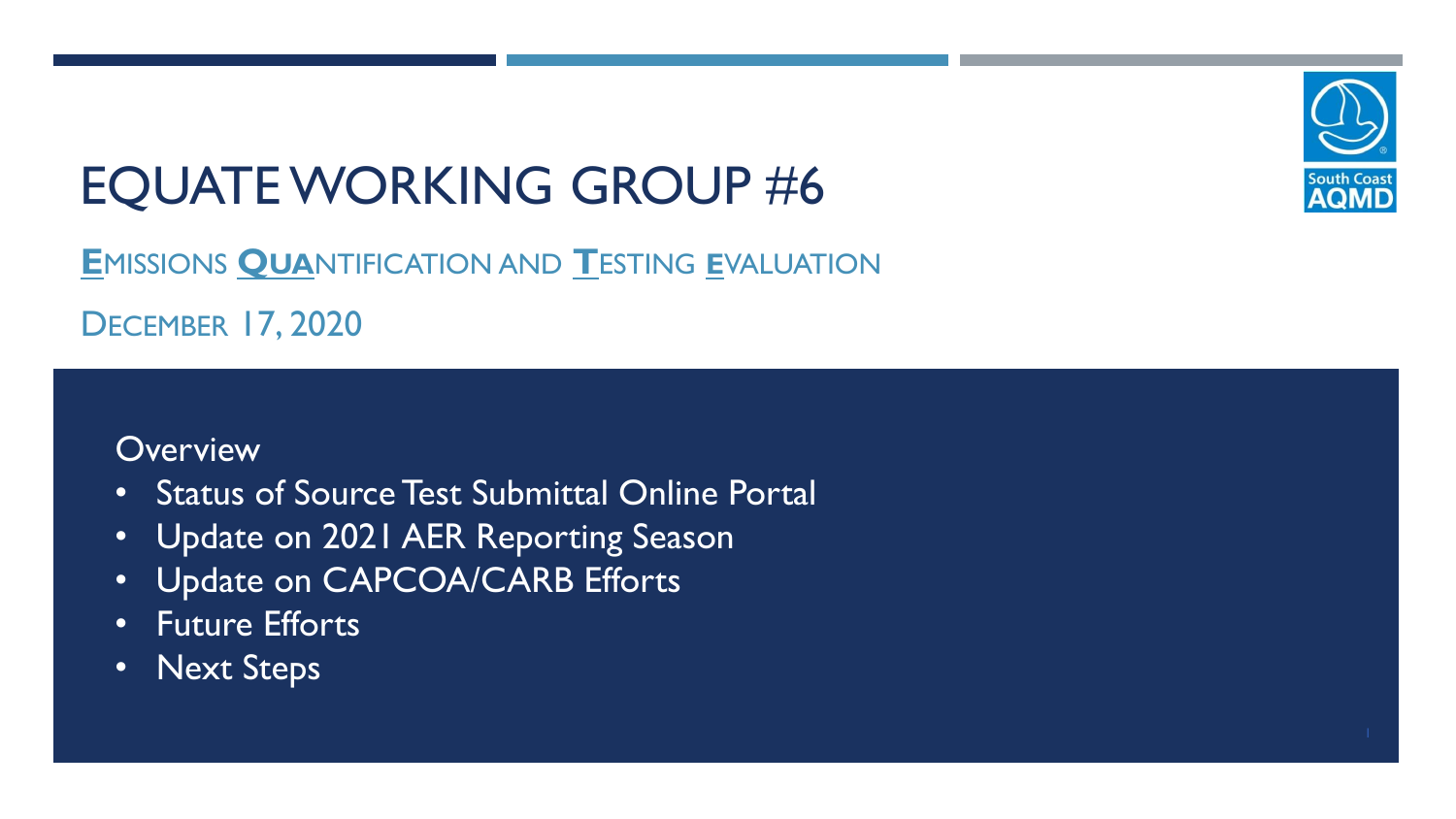### STATUS OF SOURCE TEST SUBMITTAL ONLINE PORTAL

- **Phase I: Discovery (requirements)** 
	- Started April 2020
	- Completed August 2020
- **Phase II: Portal Development** 
	- Started November 2, 2020
	- **Estimated Completion May 2021**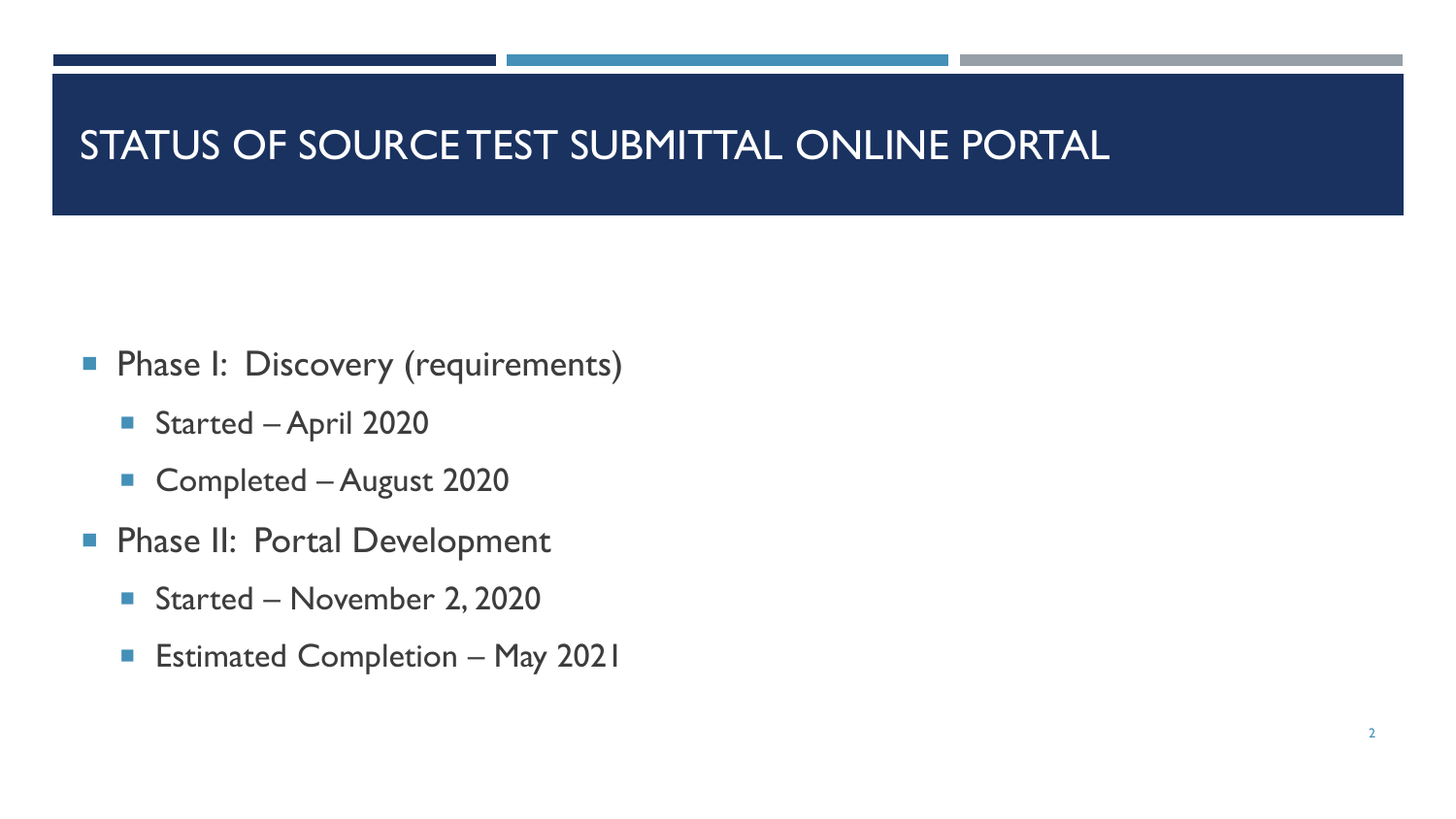### PHASE I DETAILS

- **Understanding of Current Workflow Process**
- Met with representatives from all South Coast AQMD Divisions
	- **Source Test Engineering**
	- **Engineering and Permitting**
	- **Compliance and Enforcement**
	- **Annual Emissions Reporting**
	- **Air Toxics Hot Spots (AB 2588)**
- Prepared Business Process Model for Proposed Automated Workflow
- **All Source Test Protocols/Reports to be submitted via Portal**
- Presented Screen Design and proposed workflow at EQUATE WG Mtg #5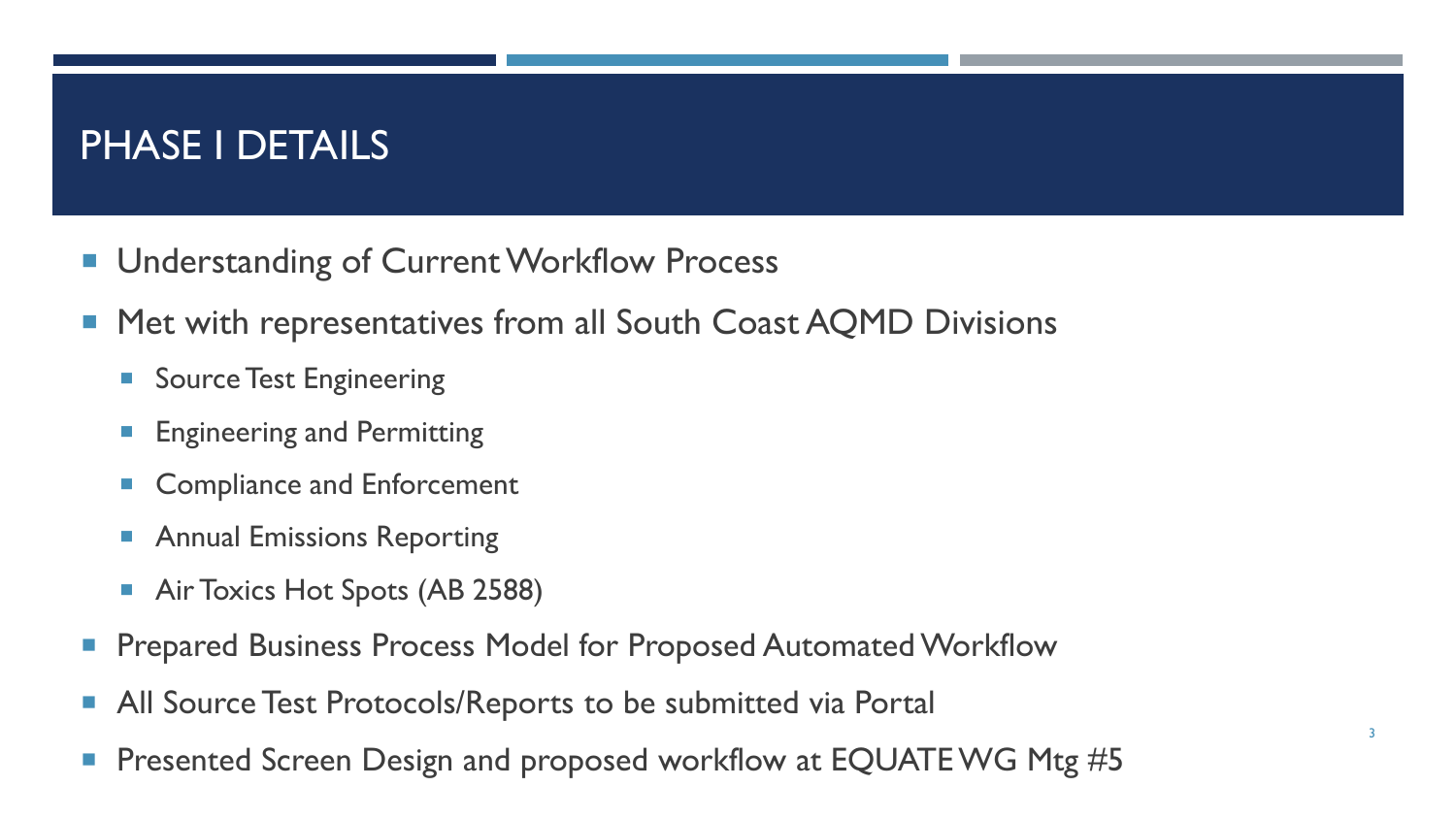### PHASE II DETAILS

- Eight (8) Development Sprints (each 3-4 weeks) including:
	- **Submittal Process**
	- **Norkflow process for each Division**
	- **Source Test Engineering review and approval**
	- **Norkflow Portal**
	- **Source Test Dashboard**
	- **User Testing**
- **Application and Database deployment to Production**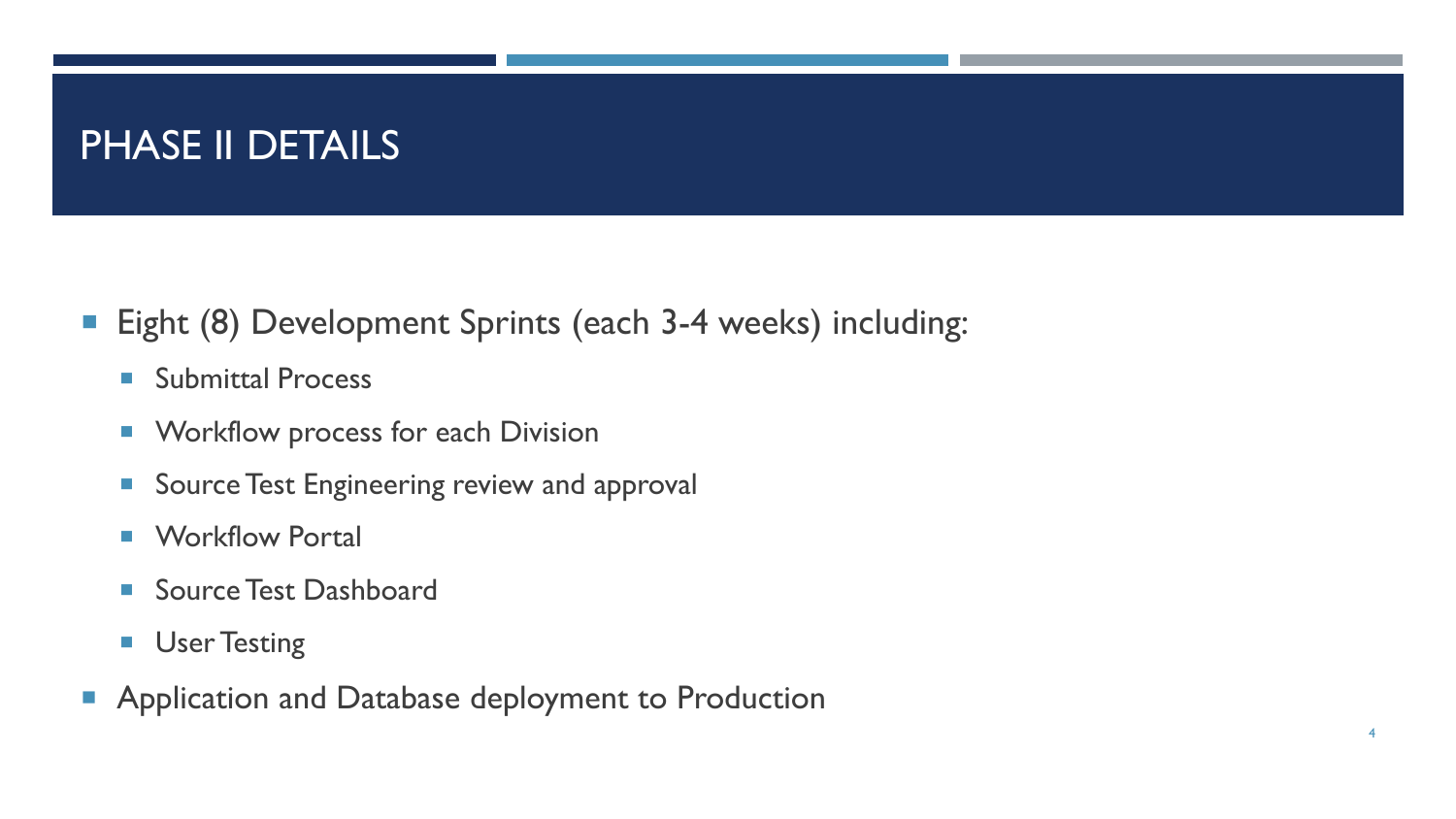#### UPDATE ON 2021 AER REPORTING SEASON

- Reporting annual emissions for CY2020
- Submittal deadline: March 17, 2021  $@$  5:00 pm
- **Changes from last year:** 
	- **AB 2588 Quadrennial Report due for facilities in Phase 1B**
	- **Ability to Upload MS Excel Files for Reporting Storage Tank Emissions**
	- Increase to Device Fees and Cancer-Potency Weighted Fees per Rule 301
	- **EXPTERS Criteria Facilities and GHG Facilities Report Quadrennial List of Toxics per CTR**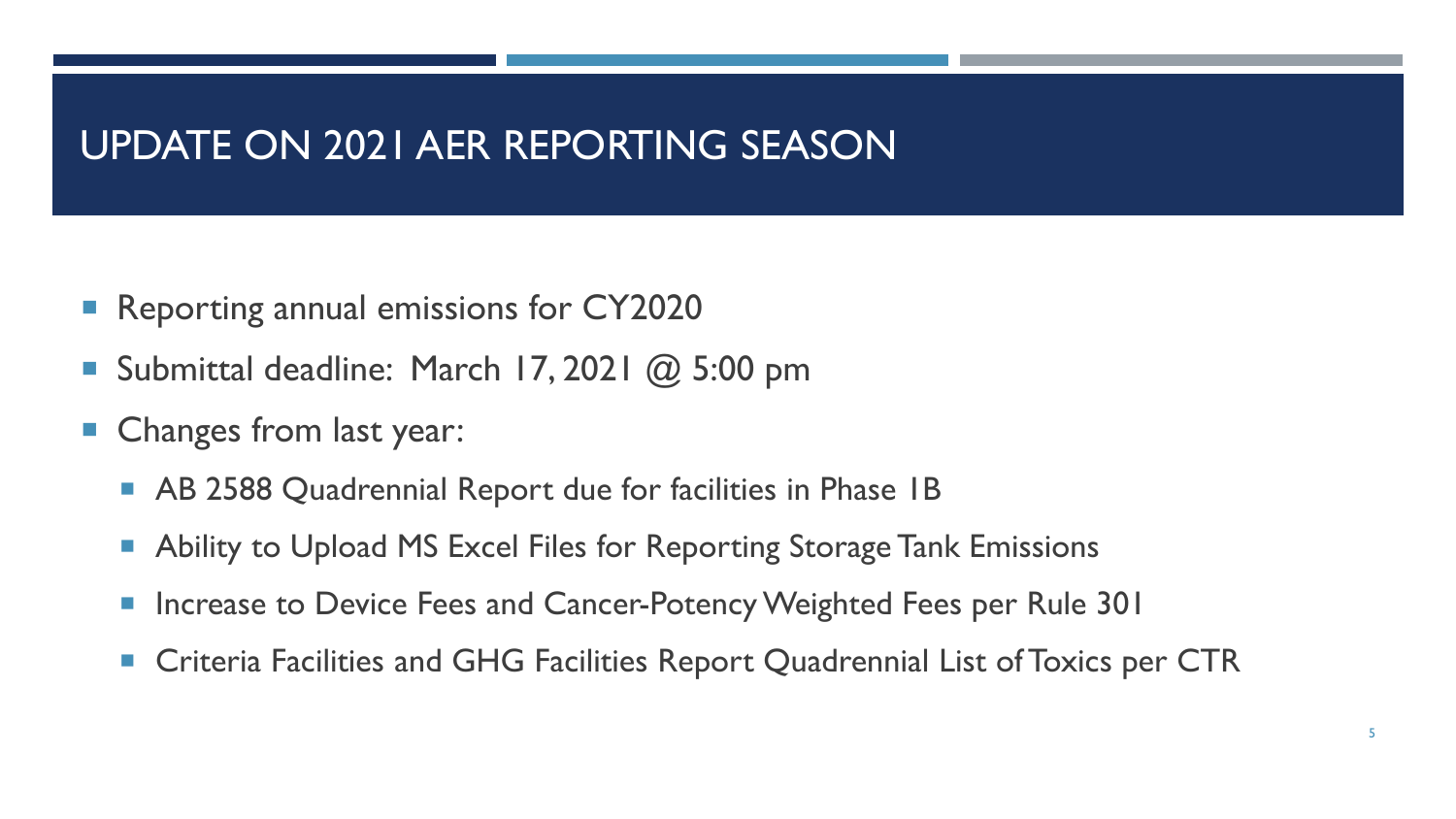### COMMENTS ON *DRAFT GUIDELINES ON THE USE OF APPROVED SOURCE TEST RESULTS FOR AER*

- Staff provided draft guidelines outlining current and historical practices by the AER group regarding how source test results are approved for use in annual emissions reports
- General comments included providing guidance for requirements and uses for other Divisions such as Compliance and AB 2588
- Received comment letters from LA Department of Water and Power (LADWP) and Southern California Alliance of Publicly Owned Treatment Works (SCAP)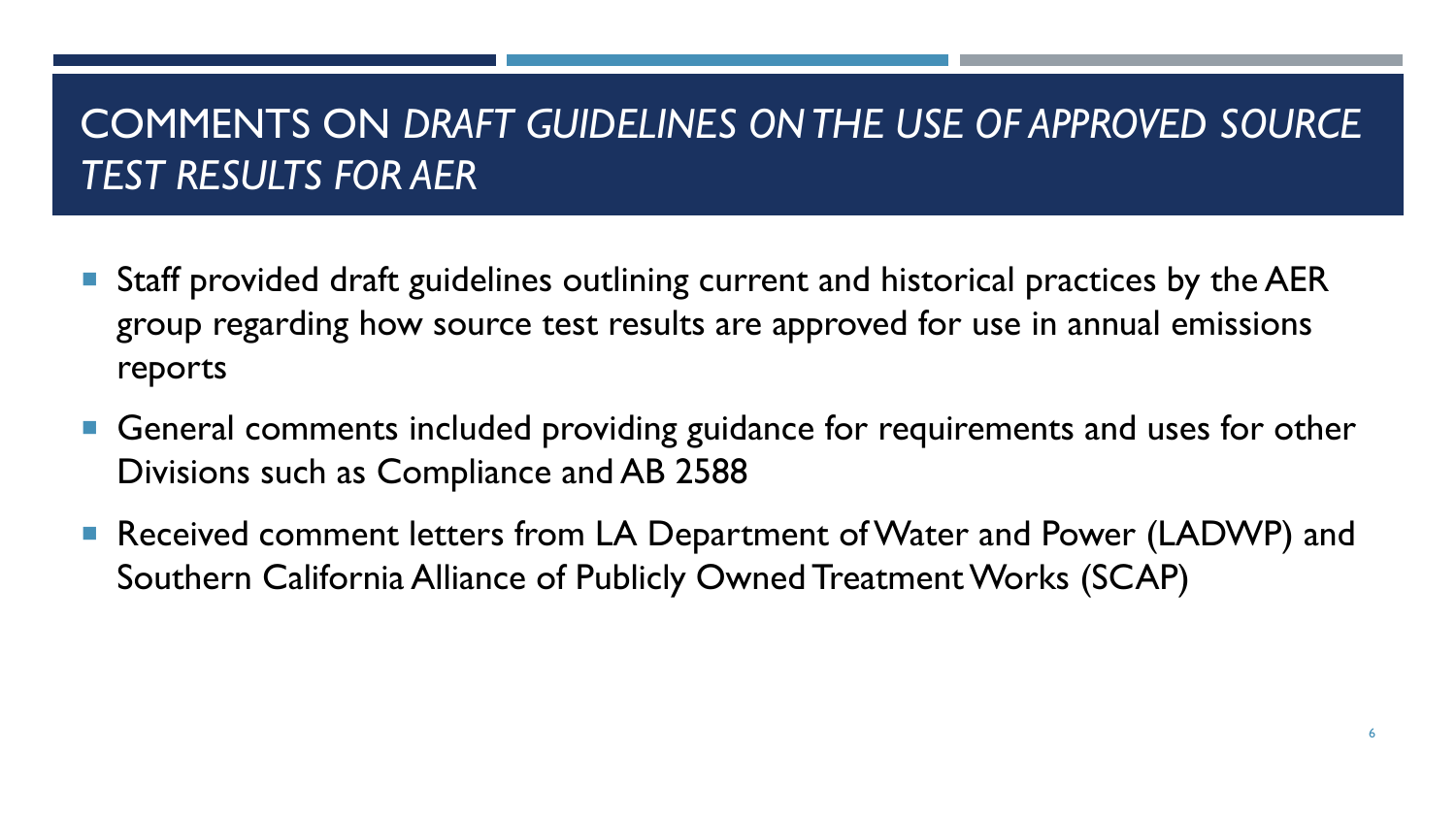## KEY COMMENTS FROM LADWP AND SCAP

#### 1. LADWP

- **Emission factors calculated from source tests are more accurate than default factors, so** should be able to use even if source test is not reviewed and approved
- **Use of toxic defaults can lead to requirements to prepare health risk assessments or** voluntary risk reduction plans under the Hot Spots program
- Implement improved source test submittal and review process prior to restricting use of unapproved source test results in AER
- Conditions for valid emissions data based on a source test are too restrictive
- 2. SCAP
	- Guidelines should be applied going forward and not retrospectively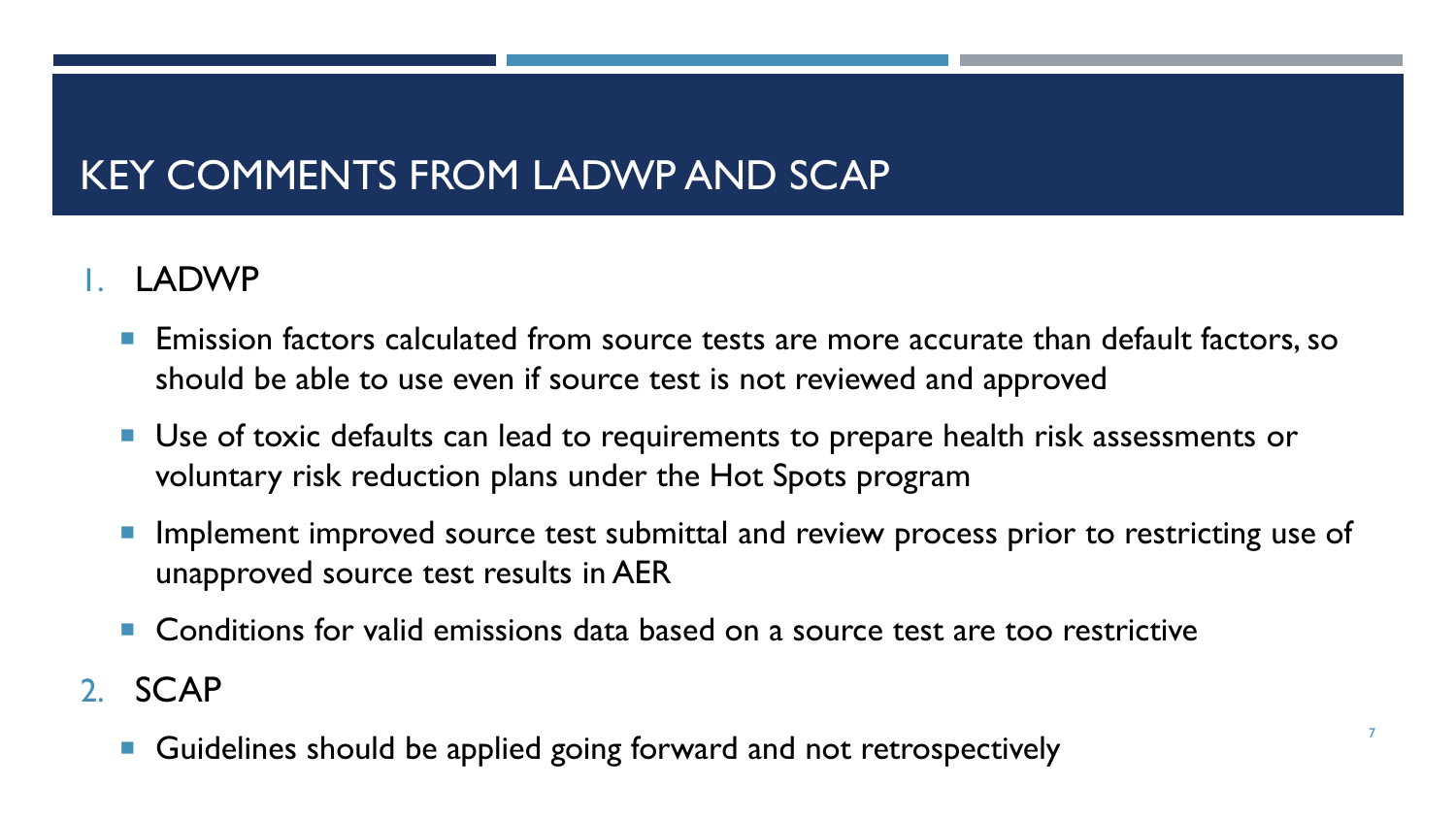# COMMENTS FROM EQUATE WORKING GROUP ON UPDATING/ESTABLISHING DEFAULT TOXIC EMISSION FACTORS

- Staff presented the review of default toxic emission factors available for AER and received comments to:
	- 1. Continue work on CARB and CAPCOA emission factor development and provide updates and linkages to South Coast AQMD efforts
	- 2. Work with industry groups to develop emission factors
	- 3. Use in-house source test data to establish/update default emission factors for specific industries, equipment, or processes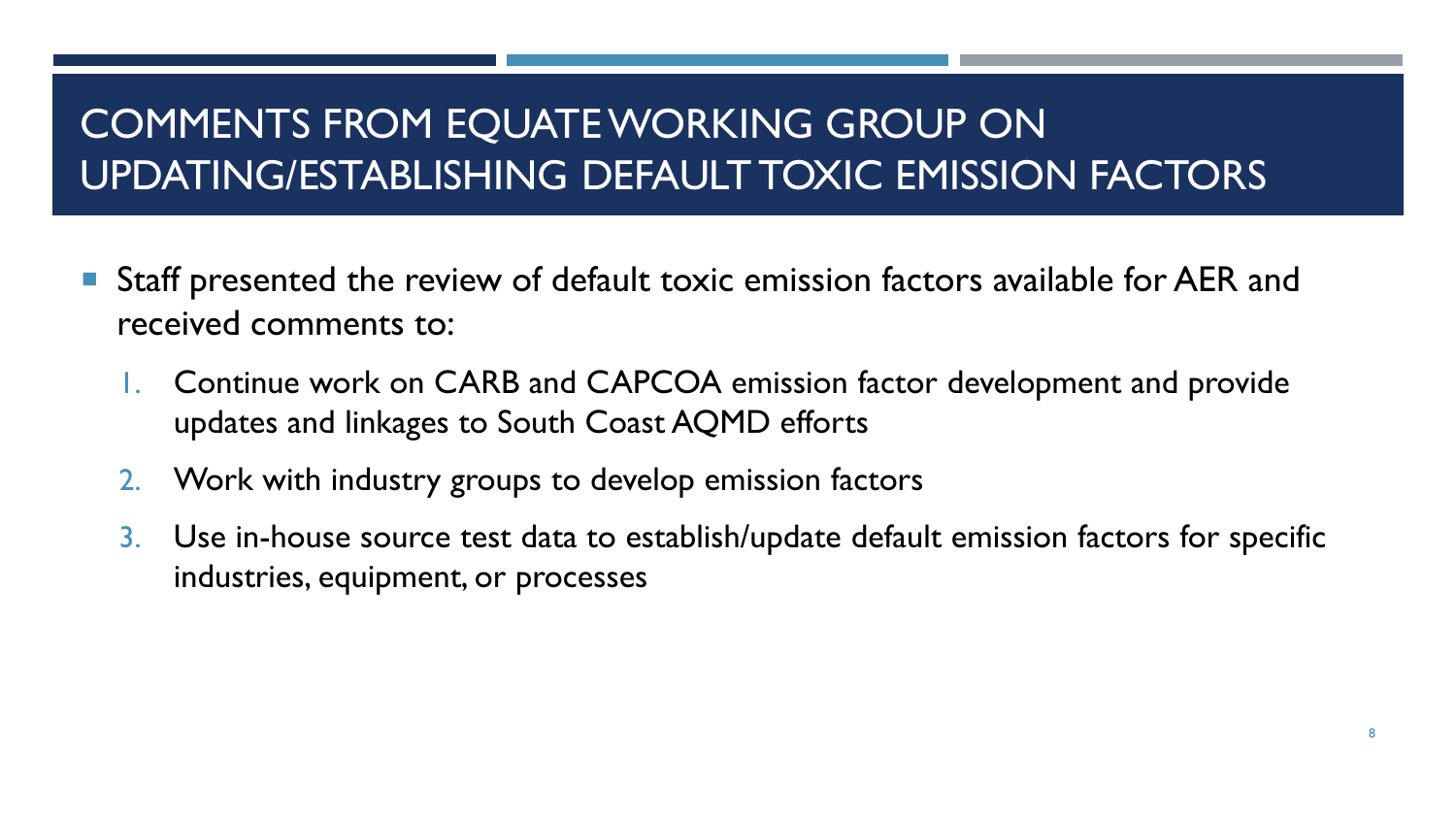### UPDATE ON CARB AND CAPCOA EFFORTS

#### ■ CARB CTR and EICG Activities

- Proposed amendments to CTR and EICG were considered and approved by the CARB Board November 19th
- Awaiting clarification and guidance to be included in 15-day changes
	- Throughput to be reported when no quantifiable emission factor exists
	- Provisional risk values not to be used for AB 2588 regulatory purposes, rather to inform OEHHA prioritization
- Reporting requirements for Additional Applicability Facilities in South Coast AQMD jurisdiction begin with data year 2022 reported in 2023
- **CAPCOA Workgroup Activities** 
	- **Uniform Guidelines for Electricity Generation Sector** CAPCOA Board endorsed Engineering and TARMAC committees to participate in a CARB-led public process
	- 9 **• CAPCOA Guidance on Uniform Reporting (Hierarchy)** – Presented to CAPCOA Board earlier this month for review and approval to release for public review in conjunction with Uniform Guidance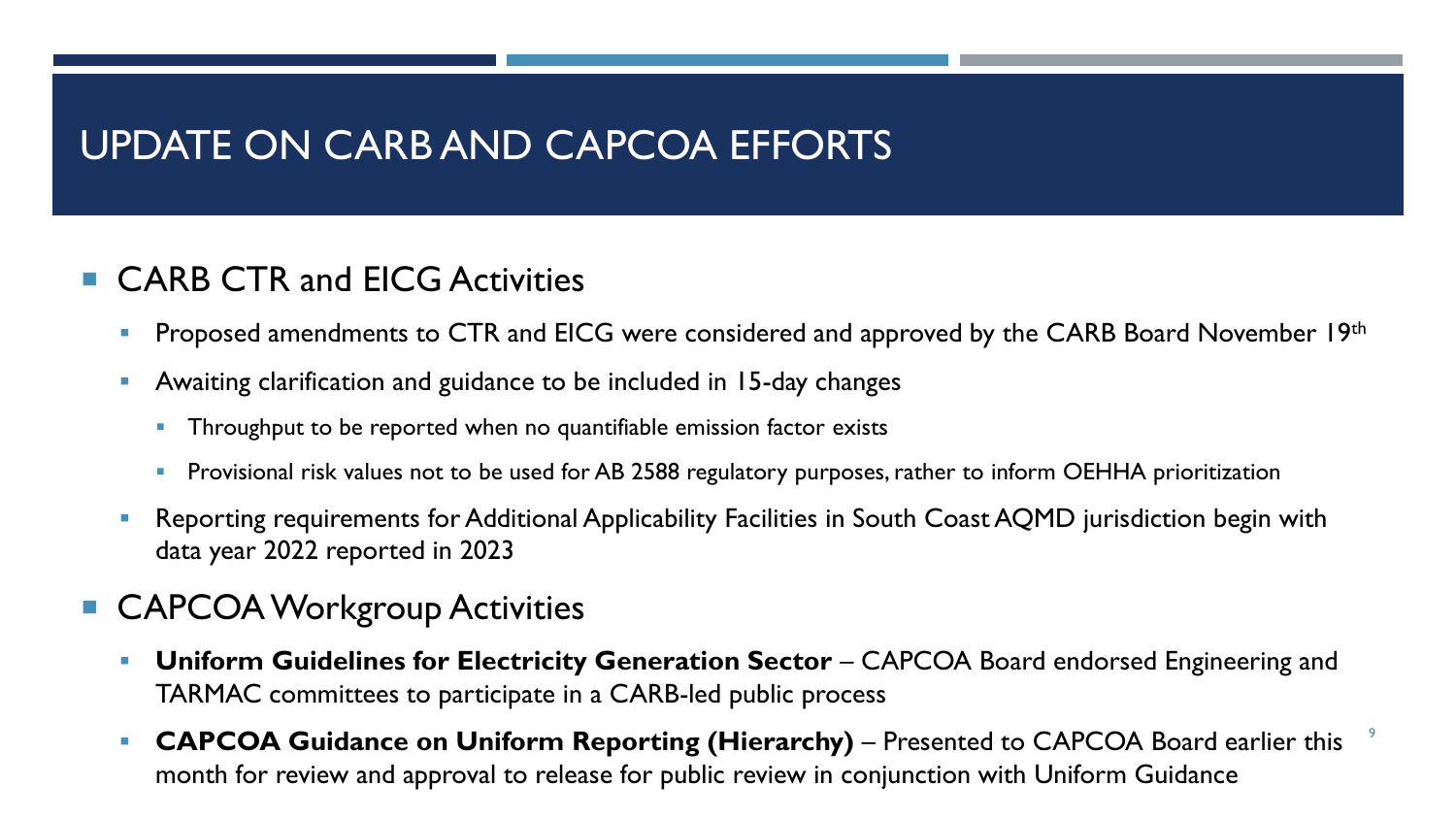### UPDATE ON CARB AND CAPCOA EFFORTS (cont.)

- **Upcoming risk assessment guidance documents** 
	- **Diesel Internal Combustion Engines (new)** 
		- **Establishing modeling parameters**
	- Auto-Body shops (update)
		- **Working with Coating industry on new coating speciation profiles**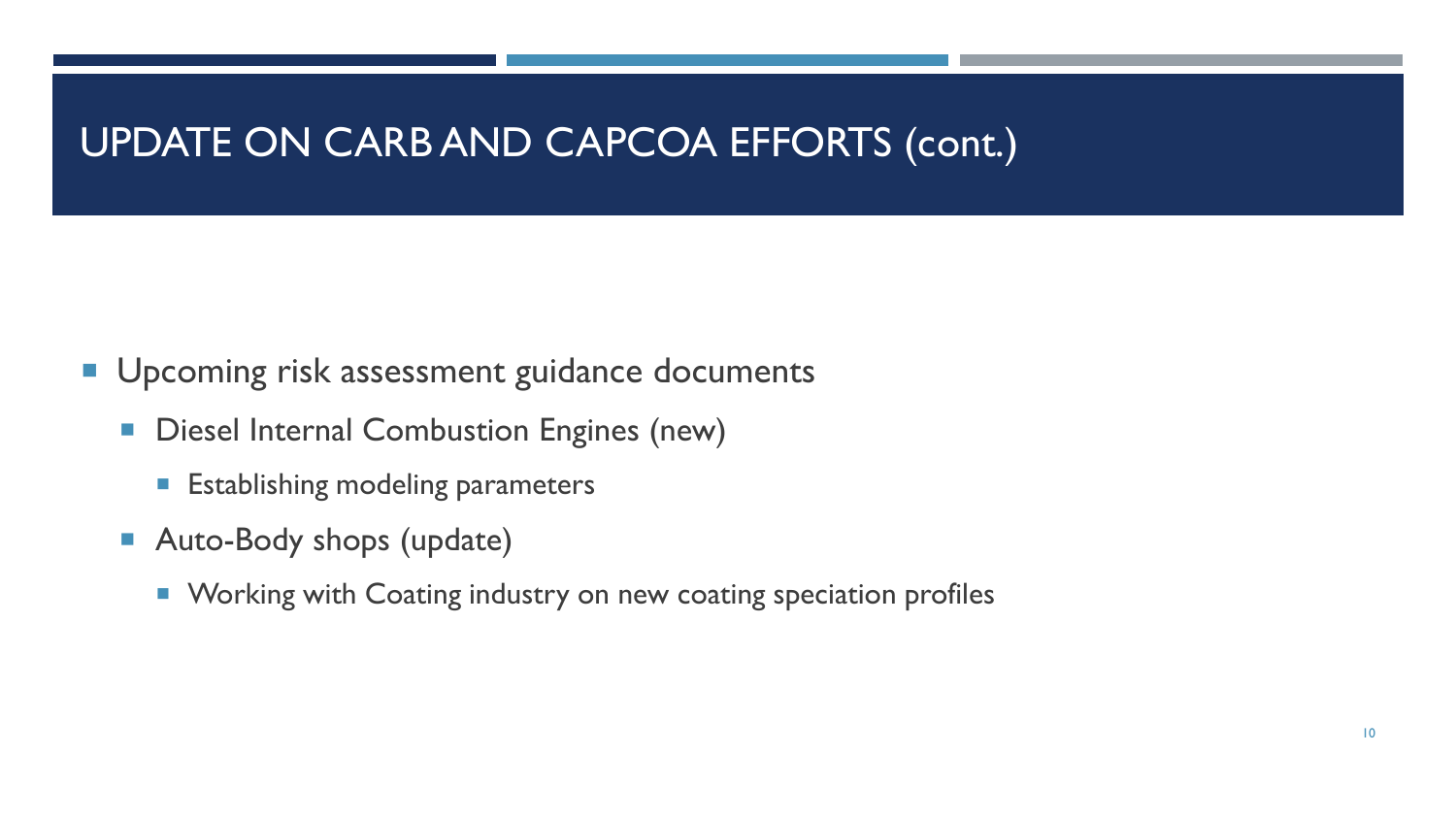## INDUSTRY EFFORTS FOR POOLED SOURCE TEST

- **Allowed under specific provisions of EICG (Section IX)** 
	- **Requires approval of testing protocols and results**
	- **Results available for participating facilities use**
	- **Specific requirements for non-participating facility use**
- Current CASA effort:
	- **Planning to determine locations to sample wastewater**
	- **Looking for all the toxics that needed to be tested so they could do the test once**
	- Asking how long the defaults would be good for
	- Complete process to come up with defaults could take 3-5 years Theorem 2014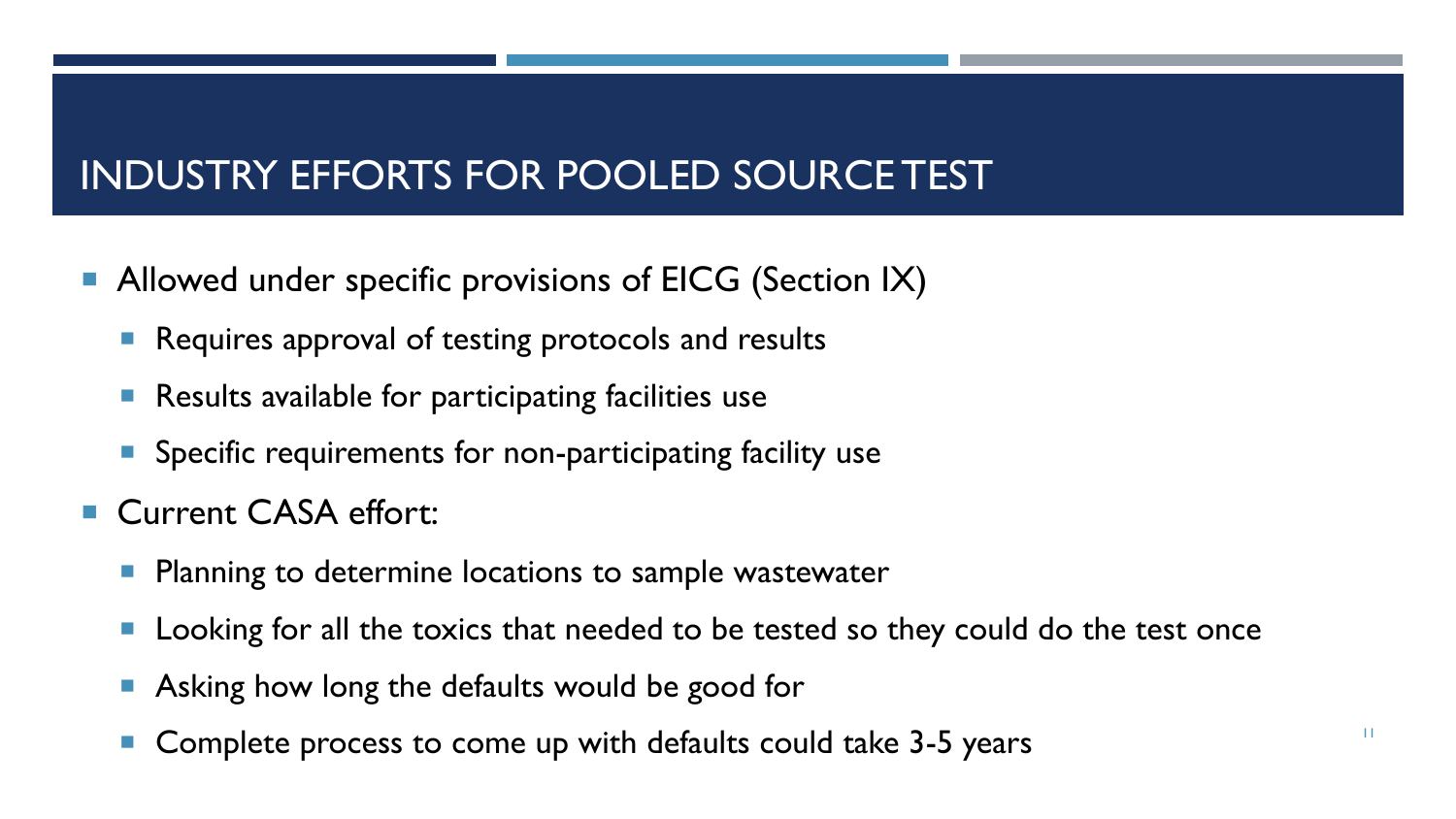## STAKEHOLDER INPUT ON ESTABLISHING PRIORITY LIST OF ACTION **ITEMS**

- **Staff currently determining the amount of toxic emission source test data available** for potentially updating/establishing default emission factors
- Will be running statistics in order to determine how many samples are necessary for a given confidence level
- Seeking input from the working group to prioritize the equipment, process, or industry that they would like staff to devote resources to in order to develop/update defaults
	- **Note:** limited staff resources available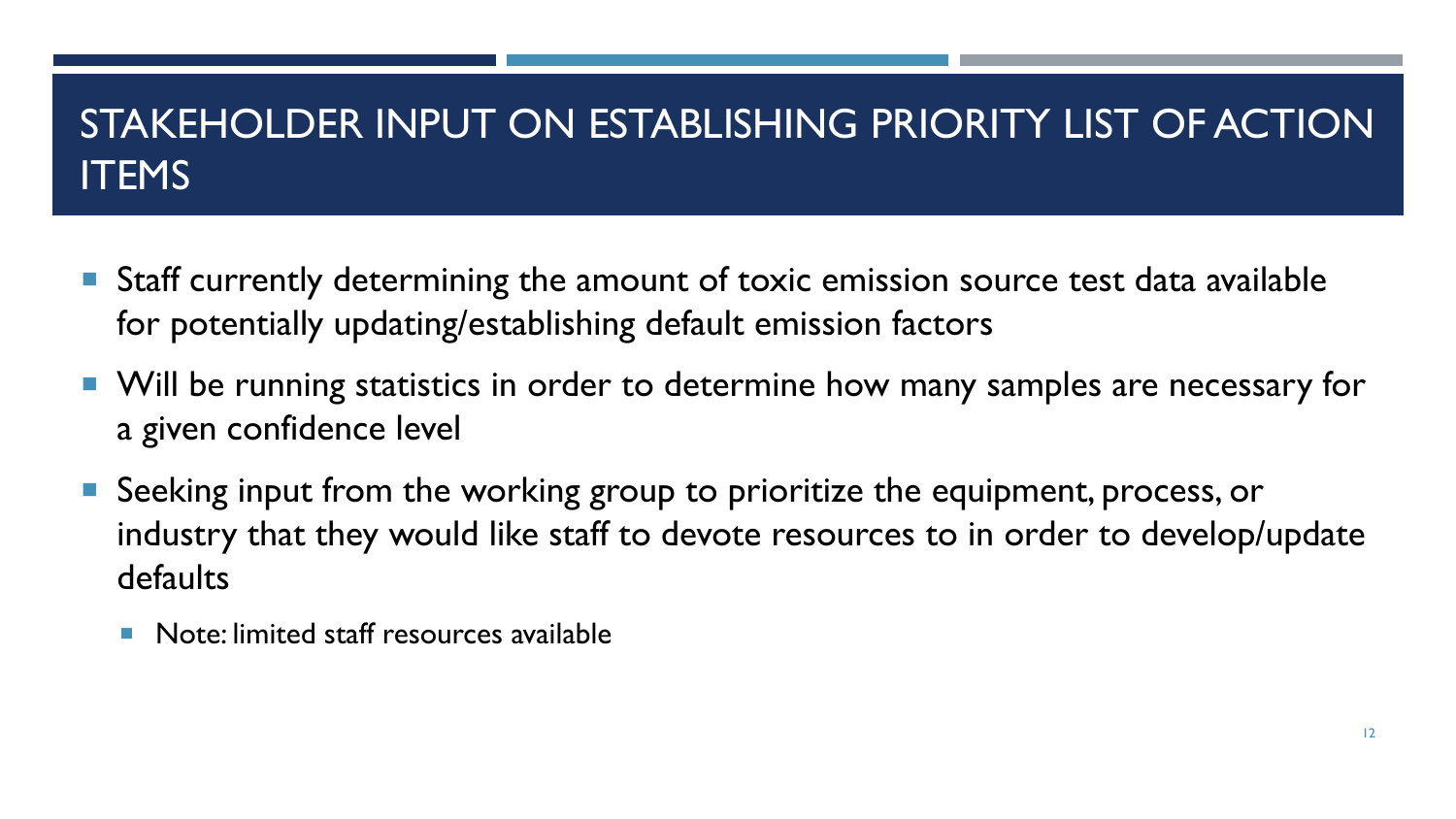### NEXT STEPS

- Receive Stakeholder Input on Priorities by January 13, 2021
- Stationary Source Committee Meeting January 22, 2021 (tentative)
- **Establish Schedules for:** 
	- **Figure 1 Frequency for future working group meetings**
	- **Timelines for establishing/updating defaults emission factors for prioritized industries/equipment**